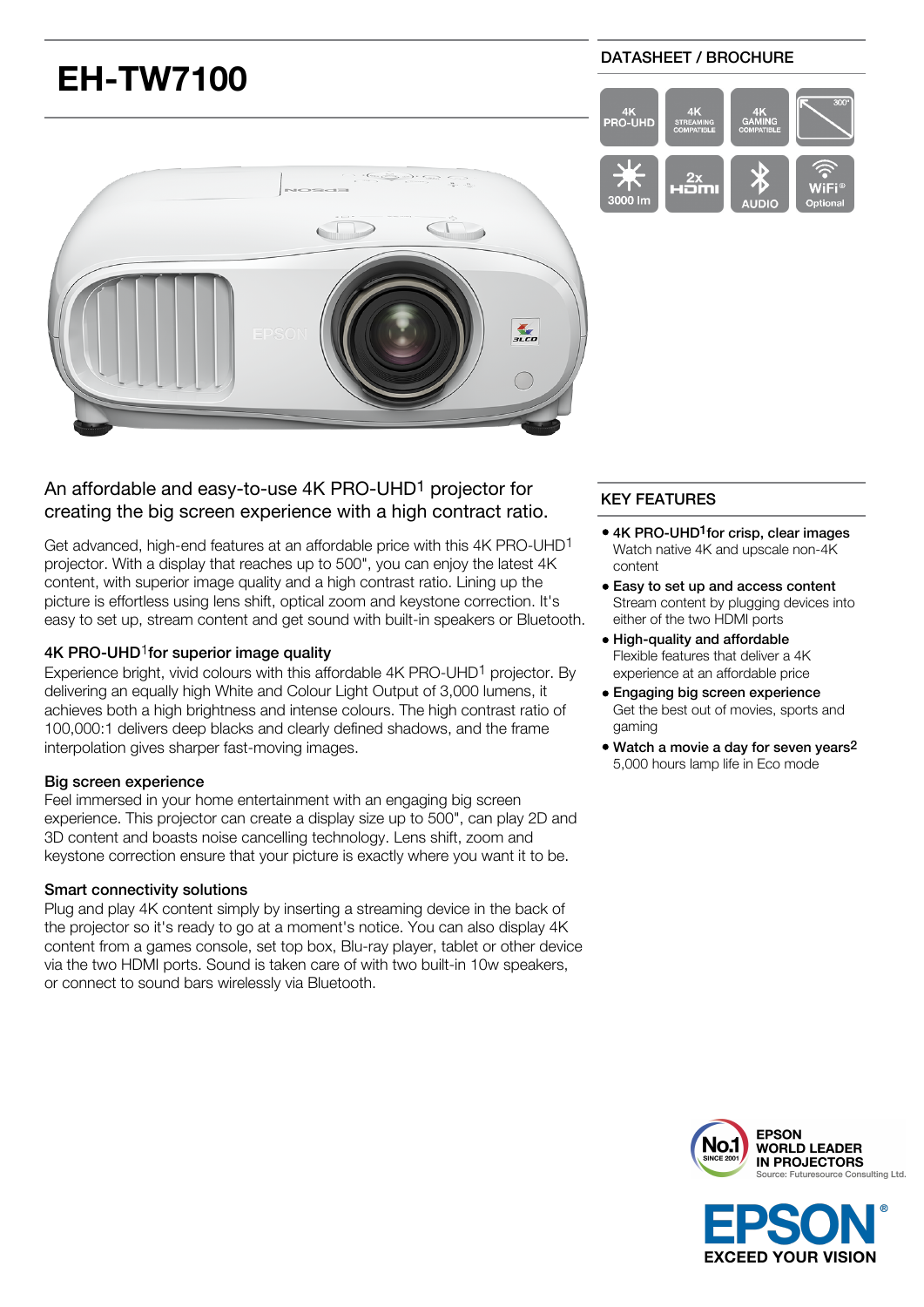### PRODUCT SPECIFICATIONS

| <b>TECHNOLOGY</b>                              |                                                                                                                      |
|------------------------------------------------|----------------------------------------------------------------------------------------------------------------------|
| <b>Projection System</b>                       | 3LCD Technology, RGB liquid crystal shutter                                                                          |
| <b>LCD Panel</b>                               | 0.61 inch with C2 Fine                                                                                               |
| <b>IMAGE</b>                                   |                                                                                                                      |
| <b>Color Light Output</b>                      | 3,000 Lumen                                                                                                          |
| <b>White Light Output</b>                      | 3.000 Lumen                                                                                                          |
| Resolution                                     | 4K PRO-UHD, 16:9                                                                                                     |
| <b>Contrast Ratio</b>                          | 100,000:1                                                                                                            |
| Lamp                                           | UHE, 250 W, 3,500 h durability, 5,000 h durability (economy mode)                                                    |
| <b>Keystone Correction</b>                     | Manual vertical: $\pm$ 30 °, Manual horizontal $\pm$ 30 °                                                            |
| <b>Colour Reproduction</b>                     | Upto 1.07 billion colours                                                                                            |
| <b>OPTICAL</b>                                 |                                                                                                                      |
| <b>Throw Ratio</b>                             | $1.32 - 2.15:1$                                                                                                      |
| Zoom                                           | Manual, Factor: 1 - 1.62                                                                                             |
| <b>Lens Shift</b>                              | Manual - Vertical $\pm$ 60 %, horizontal $\pm$ 24 %                                                                  |
| <b>Screen Size</b>                             | 40 inches - 500 inches                                                                                               |
|                                                | Projection Distance Wide/Tele 2.95 m - 4.77 m (100 inch screen                                                       |
| Projection Lens Focal Length 18.2 mm - 29.2 mm |                                                                                                                      |
| <b>Projection Lens Focus</b>                   | Manual                                                                                                               |
| <b>CONNECTIVITY</b>                            |                                                                                                                      |
| Interfaces                                     | USB 2.0 Type A (2x), USB 2.0 Type Mini-B, HDMI in (2x), Stereo mini jack audio out, Bluetooth                        |
| Epson iProjection App                          | Ad-Hoc / Infrastructure                                                                                              |
| <b>ADVANCED FEATURES</b>                       |                                                                                                                      |
| 3D                                             | Active                                                                                                               |
| 2D Colour Modes                                | Dynamic, Natural, Cinema, Bright Cinema                                                                              |
| Other features                                 | 3D depth adjustment, 4K enhancement, Frame interpolation, Horizontal and vertical keystone                           |
|                                                | correction, Quick Corner, Wireless LAN capable                                                                       |
| <b>GENERAL</b>                                 |                                                                                                                      |
| Power consumption                              | 387 Watt, 297 Watt (economy), 0.5 Watt (standby), On mode power consumption as defined in<br><b>JBMS-84 323 Watt</b> |
| <b>Product dimensions</b>                      | 410 x 310 x 157 mm (Width x Depth x Height)                                                                          |
| Product weight                                 | 6.9 kg                                                                                                               |
| Noise Level                                    | Normal: 32 dB (A) - Economy: 24 dB (A)                                                                               |
| Loudspeaker                                    | 10 Watt, Stereo: Stereo                                                                                              |
| Room Type / Application                        | 4K Gaming, 4K Streaming, Home Cinema, Sports, TV & Box sets                                                          |
| <b>OTHER</b>                                   |                                                                                                                      |
| Warranty                                       | 24 months Carry in, Lamp: 36 months or 3,000 h                                                                       |
|                                                | Optional warranty extension available                                                                                |

#### **EH-TW7100**

## WHAT'S IN THE BOX

- Main unit
- Power cable
- Remote control incl. batteries
- User's Manual Set